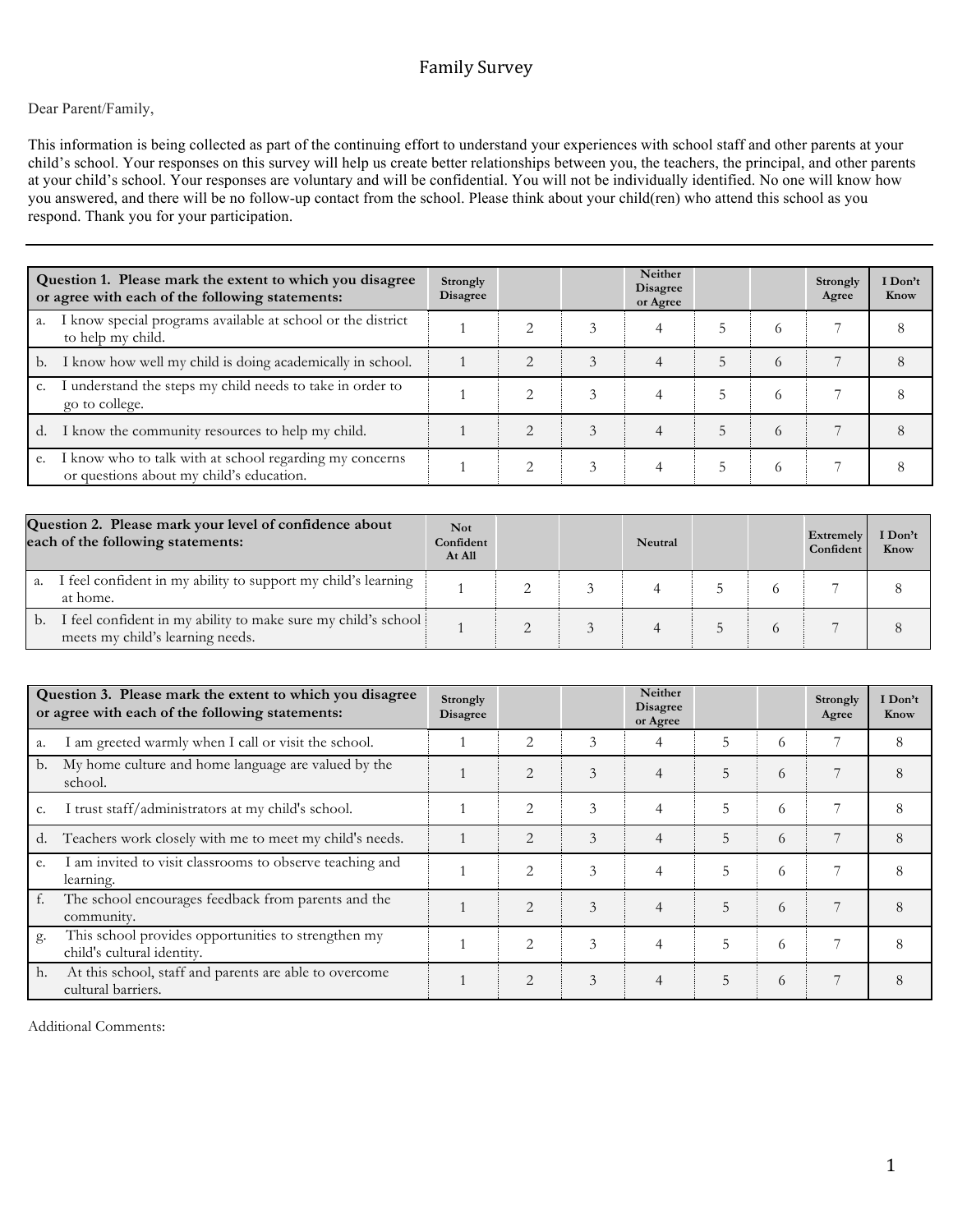| Question 4. Please mark the extent to which you disagree<br>or agree with each of the following statements: | Strongly<br><b>Disagree</b> |  | Neither<br>Disagree or<br>Agree |          | Strongly<br>Agree | Don't<br>Know |
|-------------------------------------------------------------------------------------------------------------|-----------------------------|--|---------------------------------|----------|-------------------|---------------|
| a. I am involved in making the important decisions in my<br>child's school.                                 |                             |  |                                 | $\Omega$ |                   |               |
| b. I have opportunities to influence what happens at the<br>school.                                         |                             |  |                                 | $\Omega$ |                   |               |
| c. My school or district helps me develop my leadership skills.                                             |                             |  |                                 |          |                   |               |
| d. My school involves me in meaningful ways improving the<br>school.                                        |                             |  |                                 | $\circ$  |                   |               |

| Question 5. Please mark your response                                     | Not at All |  | Neutral |  | To a<br>Great<br>Extent | I Don't<br>Know |
|---------------------------------------------------------------------------|------------|--|---------|--|-------------------------|-----------------|
| To what extent do you feel respected by most of your<br>child's teachers? |            |  |         |  |                         |                 |

|                | Question 6. Please mark the extent to which you disagree<br>or agree with each of the following statements: |  |  | Neither<br><b>Disagree</b><br>or Agree |          | Strongly<br>Agree | I Don't<br>Know |
|----------------|-------------------------------------------------------------------------------------------------------------|--|--|----------------------------------------|----------|-------------------|-----------------|
| a.             | Teachers and/or staff at this school treat parents as equal<br>partners in educating children.              |  |  |                                        | $\Omega$ |                   |                 |
|                | b. I feel my input is valued by most of my child's teachers.                                                |  |  |                                        | $\Omega$ |                   |                 |
| C <sub>1</sub> | Teachers and/or staff at this school work hard to build<br>trusting relationships with families.            |  |  |                                        |          |                   |                 |
| d.             | Teachers and/or staff at this school really try to understand<br>families' problems and concerns.           |  |  |                                        | $\Omega$ |                   |                 |

|                | Question 7. Please select TWO<br>answers for each question:                                                                                             | Personal<br>phone call | Automated<br>phone call | E-mail | Phone text<br>message | <b>Newsletters</b> | Written<br>notes | In person | Flyer /<br>announcement | School<br>website |
|----------------|---------------------------------------------------------------------------------------------------------------------------------------------------------|------------------------|-------------------------|--------|-----------------------|--------------------|------------------|-----------|-------------------------|-------------------|
| a.             | What are the top 2 MOST<br>COMMON WAYS your child's<br>teacher or school communicates<br>with you about your child's<br>education? (Select two)         |                        |                         |        |                       |                    |                  |           |                         |                   |
| $\mathbf{b}$ . | What are the top 2 BEST WAYS<br>you prefer that your child's<br>teacher or school communicate<br>with you about your child's<br>education? (Select two) |                        |                         |        |                       |                    |                  |           |                         |                   |

Other (please specify):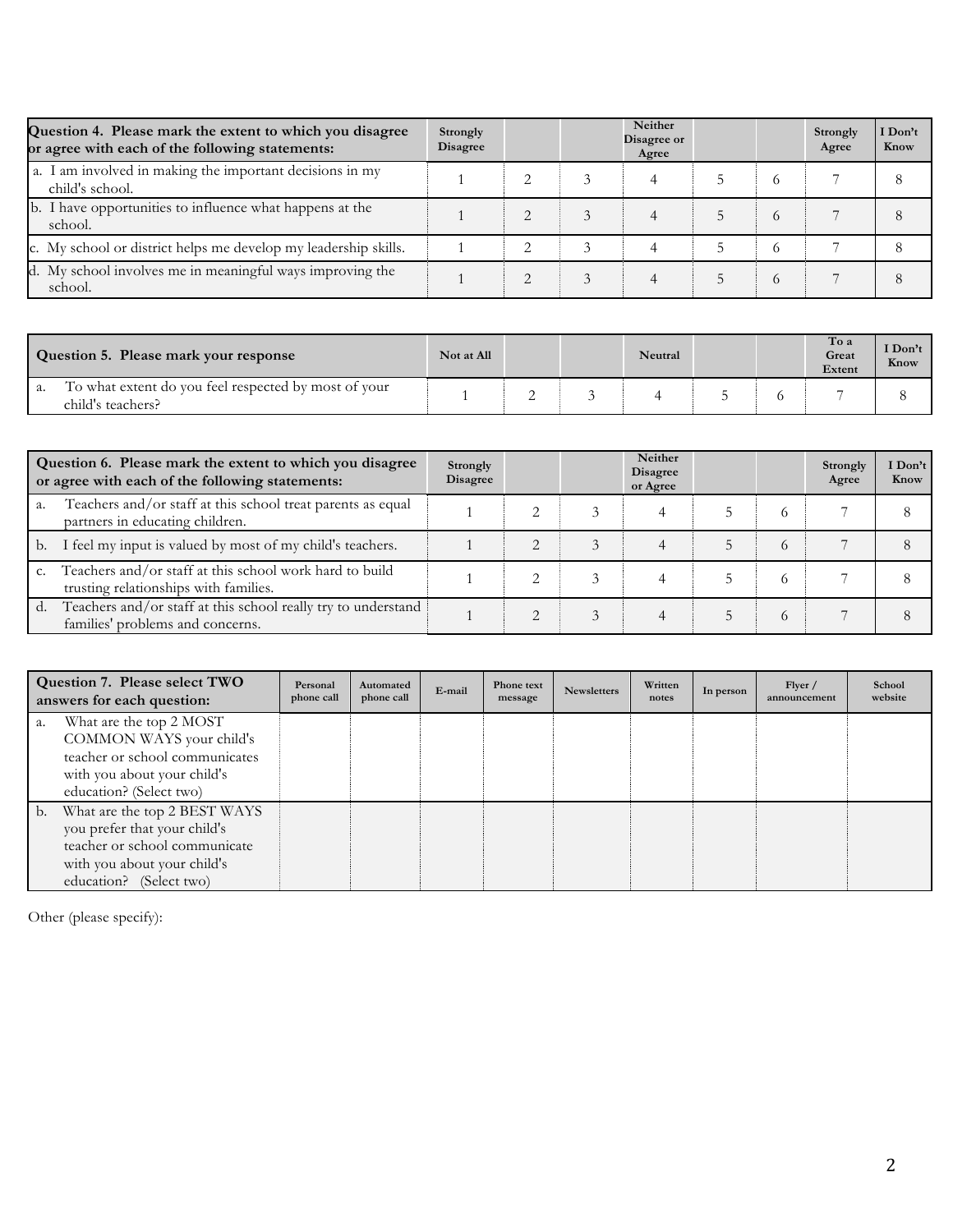**Question 8. My home language is English***.* 

| r es           |  |
|----------------|--|
| $\overline{O}$ |  |

 $L$ 

**If NO, please answer the next three questions below**

| Question 9. Please mark your response                         | Strongly<br><b>Disagree</b> |           | Neither<br>Disagree<br>or Agree |  | Strongly<br>Agree | Not<br>Applicable |
|---------------------------------------------------------------|-----------------------------|-----------|---------------------------------|--|-------------------|-------------------|
| l know how to access interpretation services<br>for my family |                             | <b>__</b> |                                 |  |                   |                   |

| Question 10. Please mark your response                                               | Verv<br>Unsatisfied |  | Neutral |  | Very<br>Satisfied | Not<br>Applicable |
|--------------------------------------------------------------------------------------|---------------------|--|---------|--|-------------------|-------------------|
| How satisfied are you with the quality of<br>interpretation services at this school? |                     |  |         |  |                   |                   |

| Question 11. Please mark your response                                                                                                              | Strongly<br><b>Disagree</b> |  | Neither<br><b>Disagree</b><br>or Agree |  | Strongly<br>Agree | <b>Not</b><br>Applicable |
|-----------------------------------------------------------------------------------------------------------------------------------------------------|-----------------------------|--|----------------------------------------|--|-------------------|--------------------------|
| I know someone at the school who will<br>assist my family and me in our home<br>language in resolving questions and<br>concerns regarding my child. |                             |  |                                        |  |                   |                          |

| Questions 12. Please mark the extent to which you<br>disagree or agree with each of the following<br>statements: |                                                                                                  | Strongly<br>Disagree |  | Neither<br><b>Disagree</b><br>or Agree |  | Strongly<br>Agree | <b>Not</b><br>Applicable |
|------------------------------------------------------------------------------------------------------------------|--------------------------------------------------------------------------------------------------|----------------------|--|----------------------------------------|--|-------------------|--------------------------|
| a.                                                                                                               | I feel my questions or concerns are resolved in an<br>appropriate and fair way.                  |                      |  |                                        |  |                   |                          |
| b.                                                                                                               | This school year, I feel that my child's teacher is<br>available when I need to talk to him/her. |                      |  |                                        |  |                   |                          |

| Question 13. Please mark your response                                                                                                                                       | <b>Never</b> | Once | Two or<br>three times<br>a vear | Four to Six<br>times a<br>vear | Once a<br>month | About<br>once a<br>week | Almost daily |
|------------------------------------------------------------------------------------------------------------------------------------------------------------------------------|--------------|------|---------------------------------|--------------------------------|-----------------|-------------------------|--------------|
| How often have you talked with a teacher or other<br>a.<br>adult at your child's school to share with them<br>important information about your child's academic<br>progress? |              |      |                                 |                                |                 |                         |              |

|    | Question 14. Please mark the extent to which you<br>disagree or agree with each of the following<br>statements:  | Strongly<br><b>Disagree</b> |  | Neither<br><b>Disagree</b><br>Or Agree |          | Strongly<br>Agree | I Don't<br>Know |
|----|------------------------------------------------------------------------------------------------------------------|-----------------------------|--|----------------------------------------|----------|-------------------|-----------------|
| a. | My child's teacher or school helps me understand<br>what I can do to help my child learn.                        |                             |  |                                        | O        |                   |                 |
| b. | The school helps me to build relationships with<br>families who SHARE my home language and/or<br>culture.        |                             |  |                                        | 6        |                   |                 |
|    | The school helps me to build relationships with<br>families who DO NOT SHARE my home language<br>and/or culture. |                             |  |                                        | $\Omega$ |                   |                 |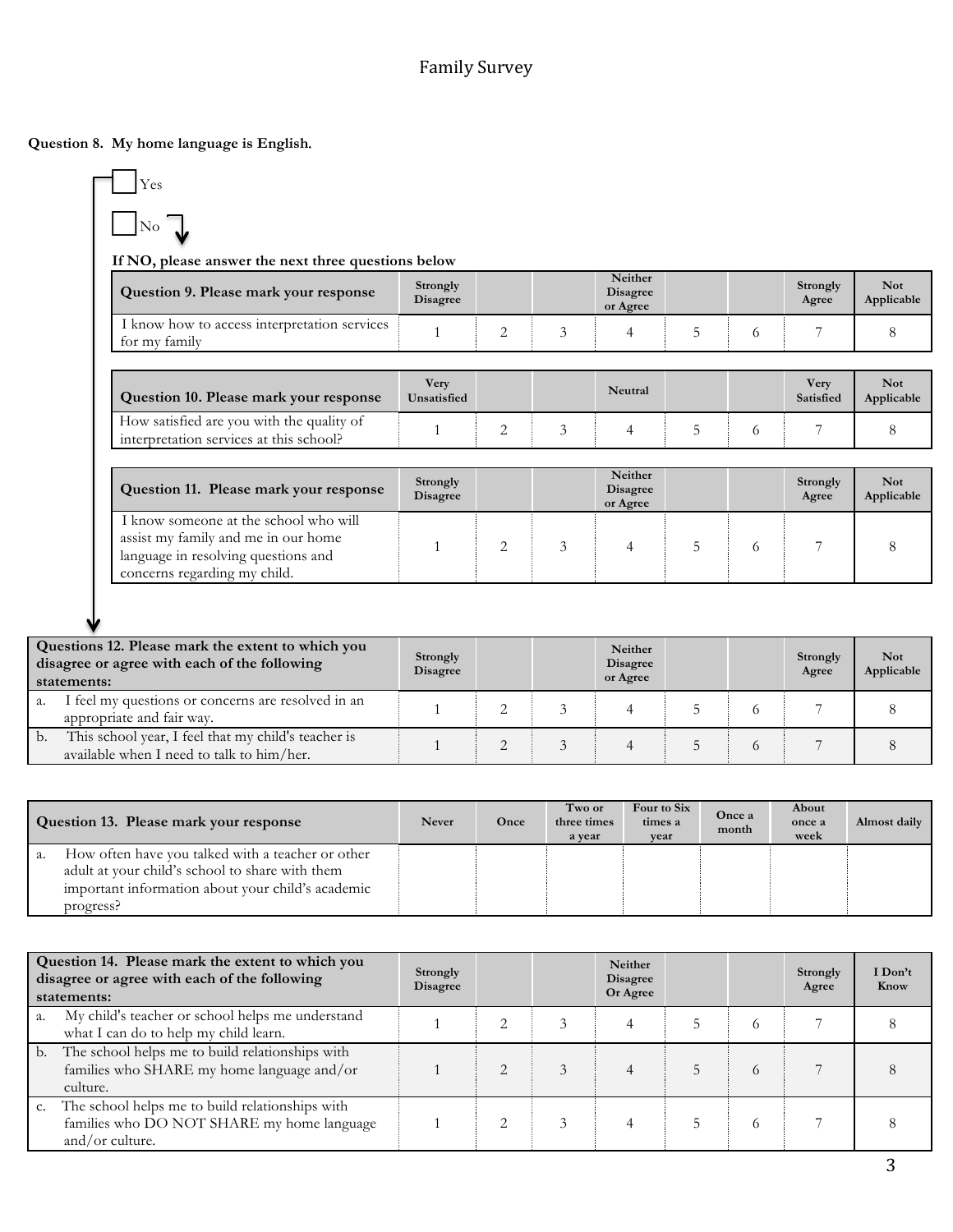|             | Question 15. Please mark how often your child's<br>school communicates with you in each of the<br>following questions:                                         | <b>Never</b> | Once           | Two or<br>Three<br>times a<br>year | Four to<br>six times<br>a year | Once a<br>month | About<br>once a<br>week | Almost<br>daily |
|-------------|----------------------------------------------------------------------------------------------------------------------------------------------------------------|--------------|----------------|------------------------------------|--------------------------------|-----------------|-------------------------|-----------------|
| a.          | This school year, how often have your child's<br>teachers and/or staff provided helpful and positive<br>communication about your child's academic<br>progress? |              | $\mathfrak{D}$ | 3                                  | 4                              | 5               | 6                       |                 |
| b.          | This school year, how often have your child's<br>teachers and/or staff communicated with you about<br>your child's positive behavior?                          |              | 2              | 3                                  | 4                              | 5               | 6                       |                 |
| $C_{\star}$ | This school year, how often have your child's<br>teachers and/or staff communicated with you when<br>your child had problems in academics?                     |              | 2              | 3                                  | 4                              | 5               | 6                       |                 |
| d.          | This school year, how often have your child's<br>teachers and/or staff communicated with you when<br>your child had problems in behavior?                      |              | 2              | 3                                  | 4                              |                 | 6                       |                 |

|    | Questions 16. Please mark the extent to which you<br>disagree or agree with each of the following<br>statements:               | Strongly<br><b>Disagree</b> |                |               | Neither<br><b>Disagree</b><br>Or Agree |   |          | Strongly<br>Agree | I Don't<br>Know |
|----|--------------------------------------------------------------------------------------------------------------------------------|-----------------------------|----------------|---------------|----------------------------------------|---|----------|-------------------|-----------------|
|    | The principal at this school makes a conscious effort<br>to make parents and community members feel<br>welcome at this school. |                             |                | 3             |                                        |   | $^{(1)}$ |                   |                 |
| b. | The principal at this school seeks and uses parents<br>and community members' ideas and suggestions to<br>improve the school.  |                             |                | 3             |                                        | 5 | 6        |                   |                 |
| c. | I feel comfortable talking with the principal about<br>my concerns.                                                            |                             | 2              | $\mathcal{Z}$ |                                        |   | 6        |                   |                 |
| d. | The principal at this school is responsive to my<br>concerns.                                                                  |                             | $\overline{2}$ | 3             | 4                                      | 5 | $^{(1)}$ |                   |                 |
| e. | The principal at this school creates opportunities for<br>parents to be equal partners in achieving school<br>goals.           |                             | 2              | 3             |                                        | ר | $\Omega$ |                   |                 |

# **DEMOGRAPHICS**

Your responses are voluntary and will be confidential. You will not be individually identified. This section is optional.

# **Question 17. What is your primary language?**

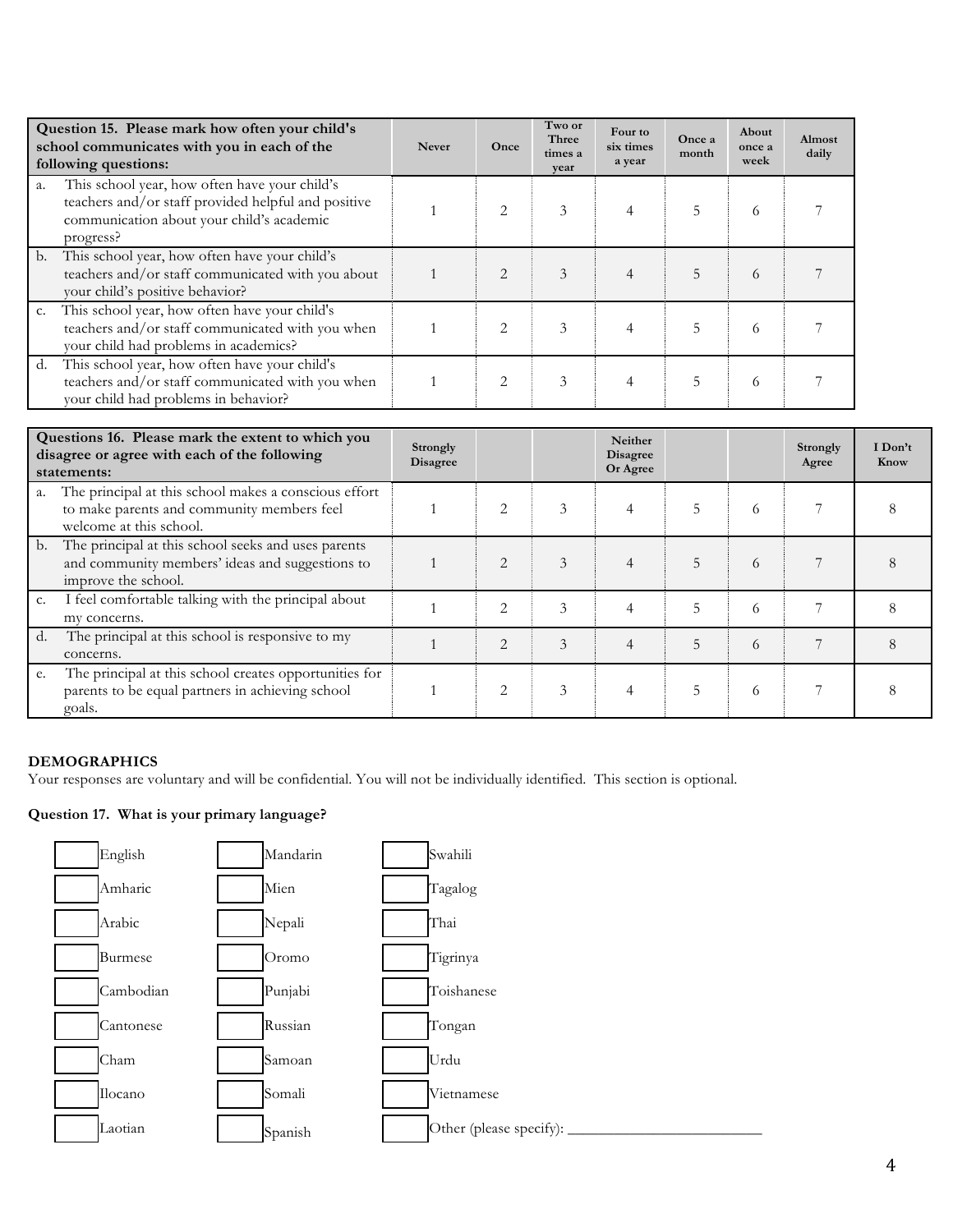## **Question 18. Gender.**

! Male Female ! Other (please specify): \_\_\_\_\_\_\_\_\_\_\_\_\_

## **Question 19. What year were you born?** \_\_\_\_\_\_\_\_\_\_\_\_

| Question 20. Please mark a number to as many boxes<br>as appropriate. |                         | Pre-k and<br>below     |              | Kindergarten-<br>5 <sup>th</sup> grade |   | $6th-8th$<br>grade                            |  | $9th - 12th$<br>grade                              |   | Over 18<br>years old<br>(not in high<br>school) |   | <b>Under 18</b><br>years old (not<br>enrolled in<br>school) |  |
|-----------------------------------------------------------------------|-------------------------|------------------------|--------------|----------------------------------------|---|-----------------------------------------------|--|----------------------------------------------------|---|-------------------------------------------------|---|-------------------------------------------------------------|--|
| How many children do you have in the following grades?                |                         |                        |              |                                        |   |                                               |  |                                                    |   |                                                 |   |                                                             |  |
|                                                                       |                         |                        |              |                                        |   |                                               |  |                                                    |   |                                                 |   |                                                             |  |
| Question 21. Please mark your response                                |                         | $\mathbf{0}$           | $\mathbf{1}$ | $\overline{2}$                         | 3 | $\overline{4}$                                |  | $\overline{5}$                                     | 6 | 7                                               | 8 | Over 8                                                      |  |
| How many adults live in your household?                               |                         |                        |              |                                        |   |                                               |  |                                                    |   |                                                 |   |                                                             |  |
|                                                                       |                         |                        |              |                                        |   |                                               |  |                                                    |   |                                                 |   |                                                             |  |
| Question 22. Please mark your response                                | Some<br>grade<br>school | Some<br>high<br>school |              | Graduated<br>high<br>school            |   | Some<br>college/trade/<br>technical<br>school |  | Graduated<br>college/trade<br>/technical<br>school |   | Graduate/<br>Professional                       |   | I don't<br>know                                             |  |
| What is the last grade you completed in school?                       |                         |                        |              |                                        |   |                                               |  |                                                    |   |                                                 |   |                                                             |  |

**Question 23. What is your race/ethnicity? Mark as many boxes as appropriate.**



|  | (Please specify): |  |
|--|-------------------|--|